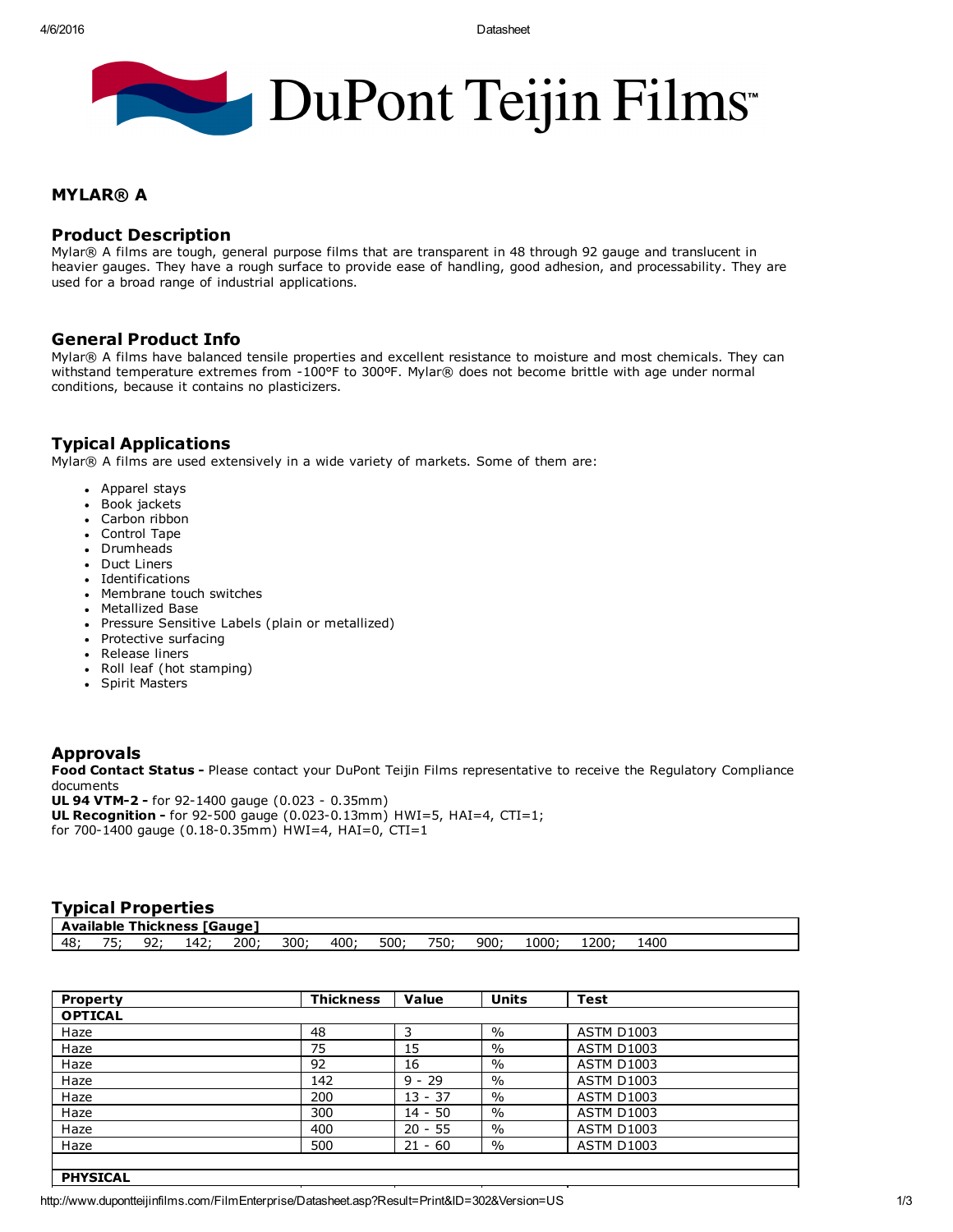#### 4/6/2016 Datasheet

| Elongation at Break MD                           | 48              | 110               | $\%$                     | ASTM D882A                  |  |  |  |
|--------------------------------------------------|-----------------|-------------------|--------------------------|-----------------------------|--|--|--|
| Elongation at Break MD                           | 75              | 110               | $\frac{0}{0}$            | ASTM D882A                  |  |  |  |
| Elongation at Break MD                           | 92              | 110               | $\frac{1}{2}$            | ASTM D882A                  |  |  |  |
| Elongation at Break MD                           | 142             | 125               | $\sqrt{0}$               | ASTM D882A                  |  |  |  |
| Elongation at Break MD                           | 200             | 135               | $\%$                     | ASTM D882A                  |  |  |  |
| Elongation at Break MD                           | 300             | 135               | $\sqrt{0}$               | ASTM D882A                  |  |  |  |
| Elongation at Break MD                           | 400             | 140               | $\frac{0}{0}$            | ASTM D882A                  |  |  |  |
| Elongation at Break MD                           | 500             | 140               | $\%$                     | ASTM D882A                  |  |  |  |
| Elongation at Break MD                           | 750             | 140               | $\%$<br>$\sqrt{0}$       | ASTM D882A                  |  |  |  |
| Elongation at Break MD<br>Elongation at Break MD | 900<br>1000     | 150<br>150        | $\overline{\frac{0}{0}}$ | ASTM D882A<br>ASTM D882A    |  |  |  |
| Elongation at Break MD                           | 1400            | 170               | $\sqrt{0}$               | ASTM D882A                  |  |  |  |
| Elongation at Break TD                           | 48              | 70                | $\overline{\frac{0}{0}}$ | ASTM D882A                  |  |  |  |
| Elongation at Break TD                           | 75              | 90                | $\sqrt{0}$               | ASTM D882A                  |  |  |  |
| Elongation at Break TD                           | 92              | $\overline{90}$   | $\overline{\frac{0}{0}}$ | ASTM D882A                  |  |  |  |
| Elongation at Break TD                           | 142             | 100               | $\%$                     | ASTM D882A                  |  |  |  |
| Elongation at Break TD                           | 200             | 110               | $\overline{\frac{0}{0}}$ | ASTM D882A                  |  |  |  |
| Elongation at Break TD                           | 300             | 110               | $\frac{0}{0}$            | ASTM D882A                  |  |  |  |
| Elongation at Break TD                           | 400             | $\frac{115}{115}$ | $\frac{0}{0}$            | <b>ASTM D882A</b>           |  |  |  |
| Elongation at Break TD                           | 500             | 115               | $\%$                     | ASTM D882A                  |  |  |  |
| Elongation at Break TD                           | 750             | 115               | $\overline{\frac{0}{0}}$ | ASTM D882A                  |  |  |  |
| Elongation at Break TD                           | 900             | 130               | $\frac{0}{0}$            | ASTM D882A                  |  |  |  |
| Elongation at Break TD                           | 1000            | 140               | $\frac{0}{6}$            | ASTM D882A                  |  |  |  |
| Elongation at Break TD                           | 1400            | 170               | $\%$                     | ASTM D882A                  |  |  |  |
| Modulus                                          | 48 - 1400       | 507               | kpsi                     | ASTM D822                   |  |  |  |
| Tensile Strength MD                              | 48              | 26                | kpsi                     | ASTM D882A                  |  |  |  |
| Tensile Strength MD                              | 75              | 28                | kpsi                     | <b>ASTM D882A</b>           |  |  |  |
| Tensile Strength MD                              | 92<br>142       | 28<br>28          | kpsi                     | ASTM D882A                  |  |  |  |
| Tensile Strength MD<br>Tensile Strength MD       | 200             | 28                | kpsi<br>kpsi             | ASTM D882A<br>ASTM D882A    |  |  |  |
| Tensile Strength MD                              | 300             | 27                | kpsi                     | ASTM D882A                  |  |  |  |
| Tensile Strength MD                              | 400             | $\overline{26}$   | kpsi                     | ASTM D882A                  |  |  |  |
| Tensile Strength MD                              | 500             | 27                | kpsi                     | ASTM D882A                  |  |  |  |
| Tensile Strength MD                              | 750             | $\overline{27}$   | kpsi                     | ASTM D882A                  |  |  |  |
| Tensile Strength MD                              | 900             | 27                | kpsi                     | ASTM D882A                  |  |  |  |
| Tensile Strength MD                              | 1000            | 27                | kpsi                     | ASTM D882A                  |  |  |  |
| Tensile Strength MD                              | 1400            | 26                | kpsi                     | ASTM D882A                  |  |  |  |
| Tensile Strength TD                              | 48              | 32                | kpsi                     | ASTM D882A                  |  |  |  |
| Tensile Strength TD                              | 75              | 34                | kpsi                     | ASTM D882A                  |  |  |  |
| Tensile Strength TD                              | 92              | 34                | kpsi                     | ASTM D882A                  |  |  |  |
| Tensile Strength TD                              | 142             | 34                | kpsi                     | ASTM D882A                  |  |  |  |
| Tensile Strength TD                              | 200             | 33                | kpsi                     | ASTM D882A                  |  |  |  |
| Tensile Strength TD                              | 300             | 31                | kpsi                     | ASTM D882A<br>ASTM D882A    |  |  |  |
| Tensile Strength TD<br>Tensile Strength TD       | 400<br>500      | 30<br>30          | kpsi<br>kpsi             | ASTM D882A                  |  |  |  |
| Tensile Strength TD                              | 750             | 30                | kpsi                     | ASTM D882A                  |  |  |  |
| Tensile Strength TD                              | 900             | 29                | kpsi                     | ASTM D882A                  |  |  |  |
| Tensile Strength TD                              | 1000            | $\overline{29}$   | kpsi                     | ASTM D882A                  |  |  |  |
| Tensile Strength TD                              | 1400            | 25                | kpsi                     | ASTM D882A                  |  |  |  |
| Yield (nominal)                                  | 48              | 41,300            | $in^2/lb$                |                             |  |  |  |
| Yield (nominal)                                  | $\overline{75}$ | 26,500            | $in^2/lb$                |                             |  |  |  |
| Yield (nominal)                                  | 92              | 21,500            | $in^2/lb$                |                             |  |  |  |
| Yield (nominal)                                  | 142             | 14,000            | $in^2/lb$                |                             |  |  |  |
| Yield (nominal)                                  | 200             | 9,900             | $in^2/lb$                |                             |  |  |  |
| Yield (nominal)                                  | 300             | 6,600             | $in^2/lb$                |                             |  |  |  |
| Yield (nominal)                                  | 400             | 5,000             | $in^2/lb$                |                             |  |  |  |
| Yield (nominal)                                  | 500             | 4,000             | $in^2/lb$                |                             |  |  |  |
| Yield (nominal)                                  | 750             | 2,600             | $in^2/lb$                |                             |  |  |  |
| Yield (nominal)                                  | 900             | 2,200             | $in^2/lb$                |                             |  |  |  |
| Yield (nominal)                                  | 1000            | 2,000             | $in^2/lb$                |                             |  |  |  |
| Yield (nominal)                                  | 1400            | 1,400             | $in^2/lb$                |                             |  |  |  |
| <b>THERMAL</b>                                   |                 |                   |                          |                             |  |  |  |
| Shrinkage MD (150°C)                             | 48              | 2.0               | $\frac{0}{0}$            | Unrestrained @ 150°C/30 min |  |  |  |
| Shrinkage MD (150°C)                             | 75              | 2.0               | $\frac{0}{0}$            | Unrestrained @ 150°C/30 min |  |  |  |
| Shrinkage MD (150°C)                             | 92              | 1.9               | $\frac{0}{0}$            | Unrestrained @ 150°C/30 min |  |  |  |
| Shrinkage MD (150°C)                             | 142             | 1.5               | $\frac{0}{6}$            | Unrestrained @ 150°C/30 min |  |  |  |
| Shrinkage MD (150°C)                             | 200             | 1.3               | $\frac{0}{0}$            | Unrestrained @ 150°C/30 min |  |  |  |
| Shrinkage MD (150°C)                             | 300             | 1.2               | $\%$                     | Unrestrained @ 150°C/30 min |  |  |  |
| Shrinkage MD (150°C)                             | 400             | 1.1               | $\sqrt{0}$               | Unrestrained @ 150°C/30 min |  |  |  |
|                                                  |                 |                   |                          |                             |  |  |  |